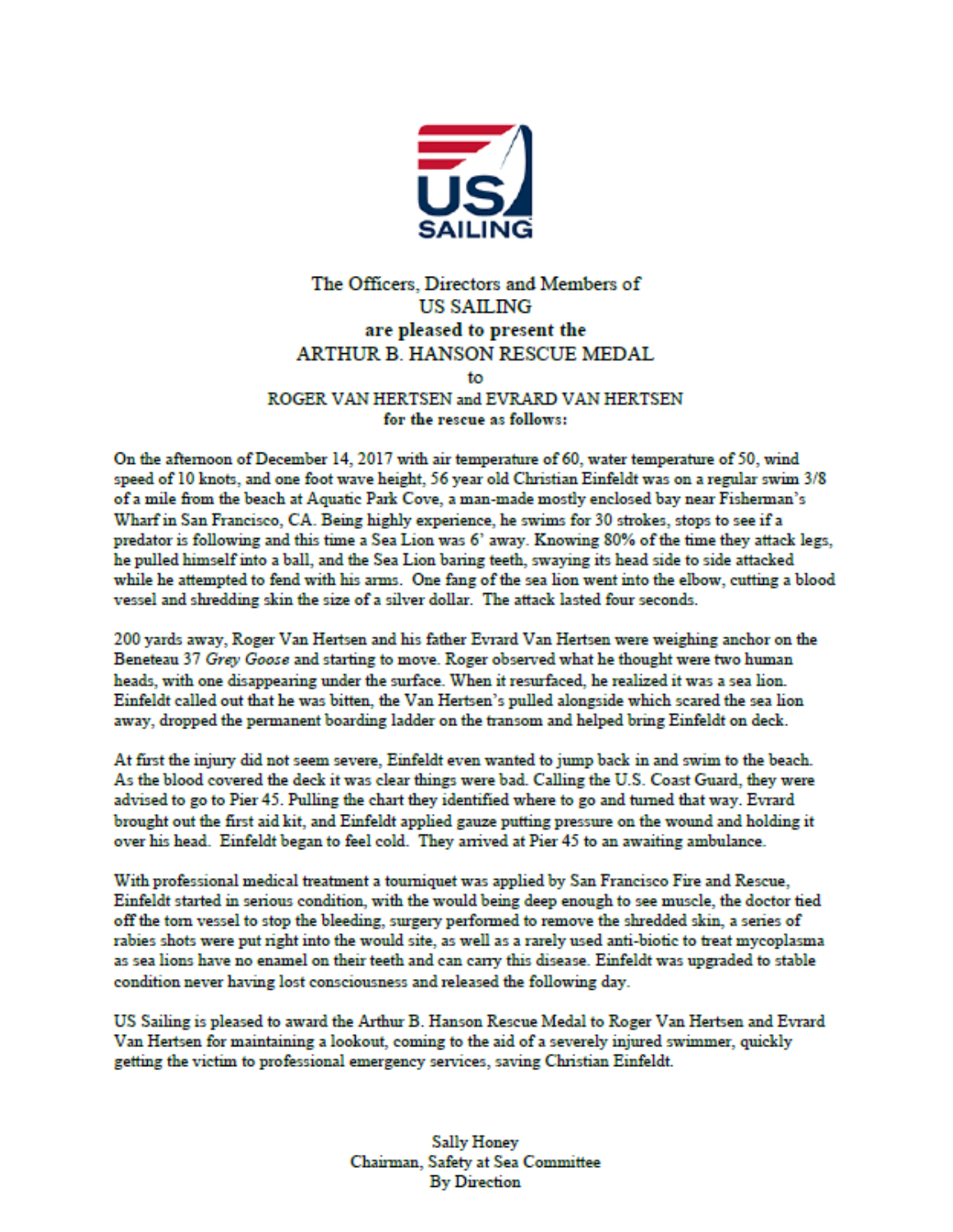# **Presentation**

April 21, 2018, a Hanson Rescue Medal was presented to Roger and Evrard van Hertsen for rescuing a swimmer who was attacked by a sea lion in San Francisco Bay on December 14, 2017. Rich Jepson presented the medal to the father and son recipients at the Pacific Sail and Power Boat Show in Richmond, CA

### Roger:



# Evrard:

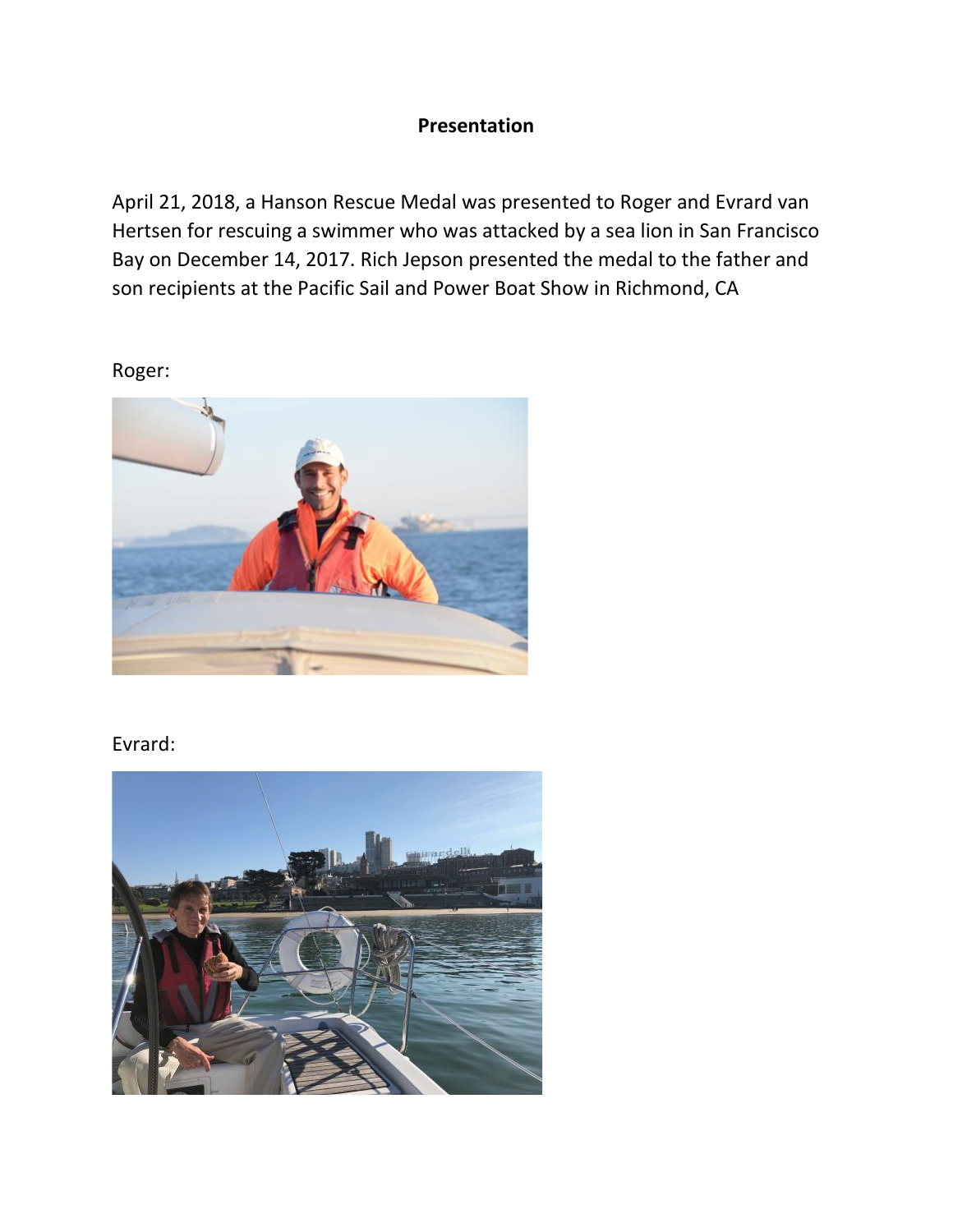# **Nomination**

| Date of Incident                         | 12-14-2017                                                                                                                                                                                                                                                                                                                                                                                                                                                                                                                                                      |                                                                                 |
|------------------------------------------|-----------------------------------------------------------------------------------------------------------------------------------------------------------------------------------------------------------------------------------------------------------------------------------------------------------------------------------------------------------------------------------------------------------------------------------------------------------------------------------------------------------------------------------------------------------------|---------------------------------------------------------------------------------|
| What was the nature of<br>this incident? | Lifesaving                                                                                                                                                                                                                                                                                                                                                                                                                                                                                                                                                      |                                                                                 |
| What happened?                           | A swimmer was attacked and bitten by a Sea Lion. He was bleeding<br>severely from the bite.                                                                                                                                                                                                                                                                                                                                                                                                                                                                     |                                                                                 |
|                                          | The crew of Grey Goose rescued the swimmer from the water,<br>fending off the Sea Lion, and pulled him aboard. Once aboard they<br>applied a tourniquet to the upper arm, staunching the bloodflow.                                                                                                                                                                                                                                                                                                                                                             |                                                                                 |
|                                          | The victim was then transported to the SF Fire and Rescue who took<br>him the hospital. He is in critical condition.                                                                                                                                                                                                                                                                                                                                                                                                                                            |                                                                                 |
|                                          | According to reports the incident was life threatening. Had the crew<br>not had both the lookout to see the incident, the ability to recover the<br>injured man, and the skills to apply first aid, the man could easily<br>have perished.                                                                                                                                                                                                                                                                                                                      |                                                                                 |
|                                          | http://abc7news.com/swimmer- bitten-by-sea-lion-in-san- francisco-<br>bay/2782090/                                                                                                                                                                                                                                                                                                                                                                                                                                                                              |                                                                                 |
|                                          | Event Name<br>Day Sail<br>Sponsoring Yacht Club<br>Club Nautique<br><b>Event State</b><br>California<br>San Francisco<br>Event City<br>Body of water San Francisco Bay<br>Was the race sailed under the World Sailing Special Regulations<br>Governing Offshore and Oceanic Racing including US Sailing<br>Prescriptions? No<br>Time of incident<br>Day<br>Air temperature<br>60<br>50<br>Water temperature<br>Wind speed<br>10kts<br>Wave height<br>1ft<br>How many victims were involved in the incident?<br>$\overline{1}$<br>Boat name<br><b>Grey Goose</b> |                                                                                 |
|                                          | Boat length                                                                                                                                                                                                                                                                                                                                                                                                                                                                                                                                                     | 37                                                                              |
|                                          | Boat make & model                                                                                                                                                                                                                                                                                                                                                                                                                                                                                                                                               | Beneteau                                                                        |
|                                          |                                                                                                                                                                                                                                                                                                                                                                                                                                                                                                                                                                 |                                                                                 |
|                                          |                                                                                                                                                                                                                                                                                                                                                                                                                                                                                                                                                                 | Out of aquatic park weighing anchor, saw<br>two human heads 200 yards away, and |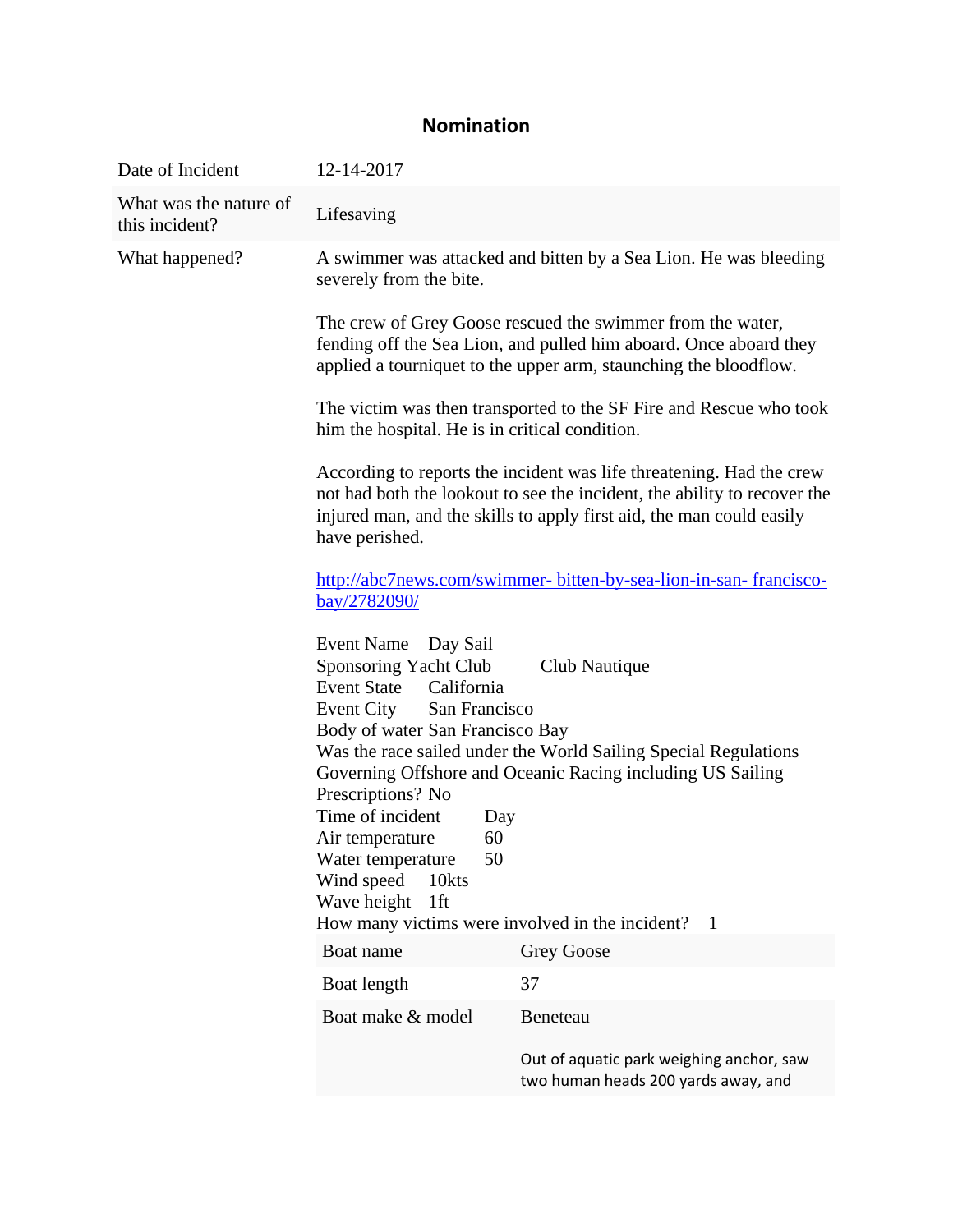realized one was a sea lion. Swimmer called out that he was bitten, circled, and brought him up the permanent ladder on transom, at first the injury didn't look too bad, swimmer wanted to go to the dock, but Roger called USCG on radio, and the USCG recommended he go to pier 45. Dad opened First Aid Kit. Swimmer was applying pressure and holding over his head. And then asked to jump in and swim ashore. Not. Met SF Emergency Response Unit. Swimmer was beginning to feel cold, without wetsuit. There was a lot of blood on the boat. Arterial bleed inside or just over the elbow or lower part of upper arm.

Sound of engine possibly scared off sea lion, there were other swimmers to navigate around. Swimmer was ½ mile from shore.

Start to finish 5 minutes

Went to the hospital in serious condition, later upgraded to good condition

Out of aquatic park weighing anchor, saw two human heads 200 yards away, and realized one was a sea lion. Swimmer called out that he was bitten, circled, and brought him up the permanent ladder on transom, at first the injury didn't look too bad, swimmer wanted to go to the dock, but Roger called USCG on radio, and the USCG recommended he go to pier 45. Dad opened First Aid Kit. Swimmer was applying pressure and holding over his head. And then asked to jump in and swim ashore. Not. Met SF Emergency Response Unit. Swimmer was beginning to feel cold, without wetsuit. There was a lot of blood on the boat. Arterial bleed inside or just over the elbow or lower part of upper arm. Dad on board, gave first aid kit to victim.

Sound of engine possibly scared off sea lion, there were other swimmers to navigate around. Swimmer was ½ mile from shore.

Start to finish 5 minutes Went to the hospital in serious condition, later upgraded to good condition Victim: age 56, male. Regularly swam there. 6' away baring teeth, pulled legs into ball, 80% of sea lion attacks bite the legs. Pushed him off, attacked and got one fang in, could see down to the muscle, in a silver dollar sized wound with the skin shredded. Allowing arm to be elevated was a great help. Kept in overnight at hospital. Surgery to remove shredded skin and tied off the vessel that was bleeding. The attack was less than 4 seconds from seeing the Sea Lion to bite.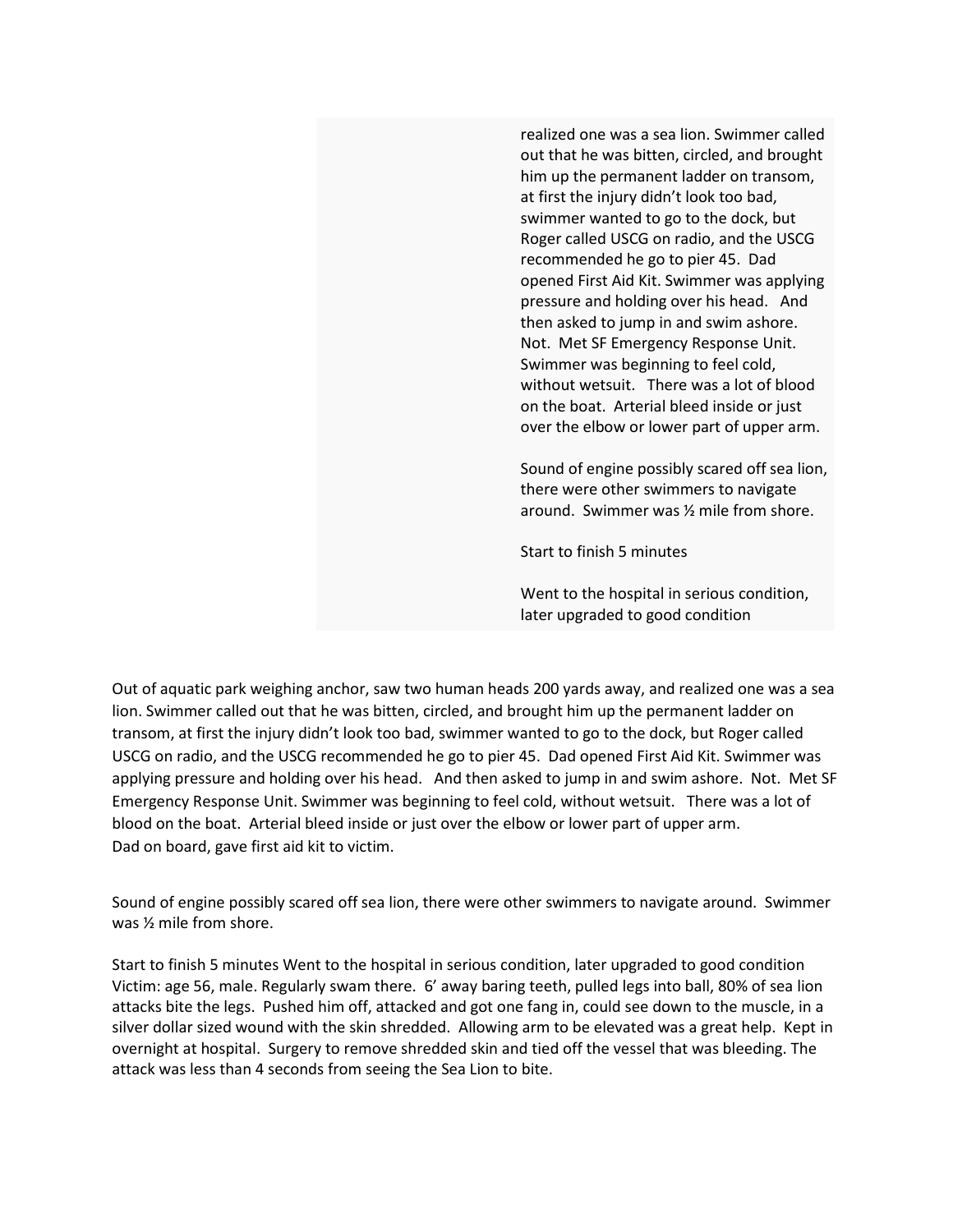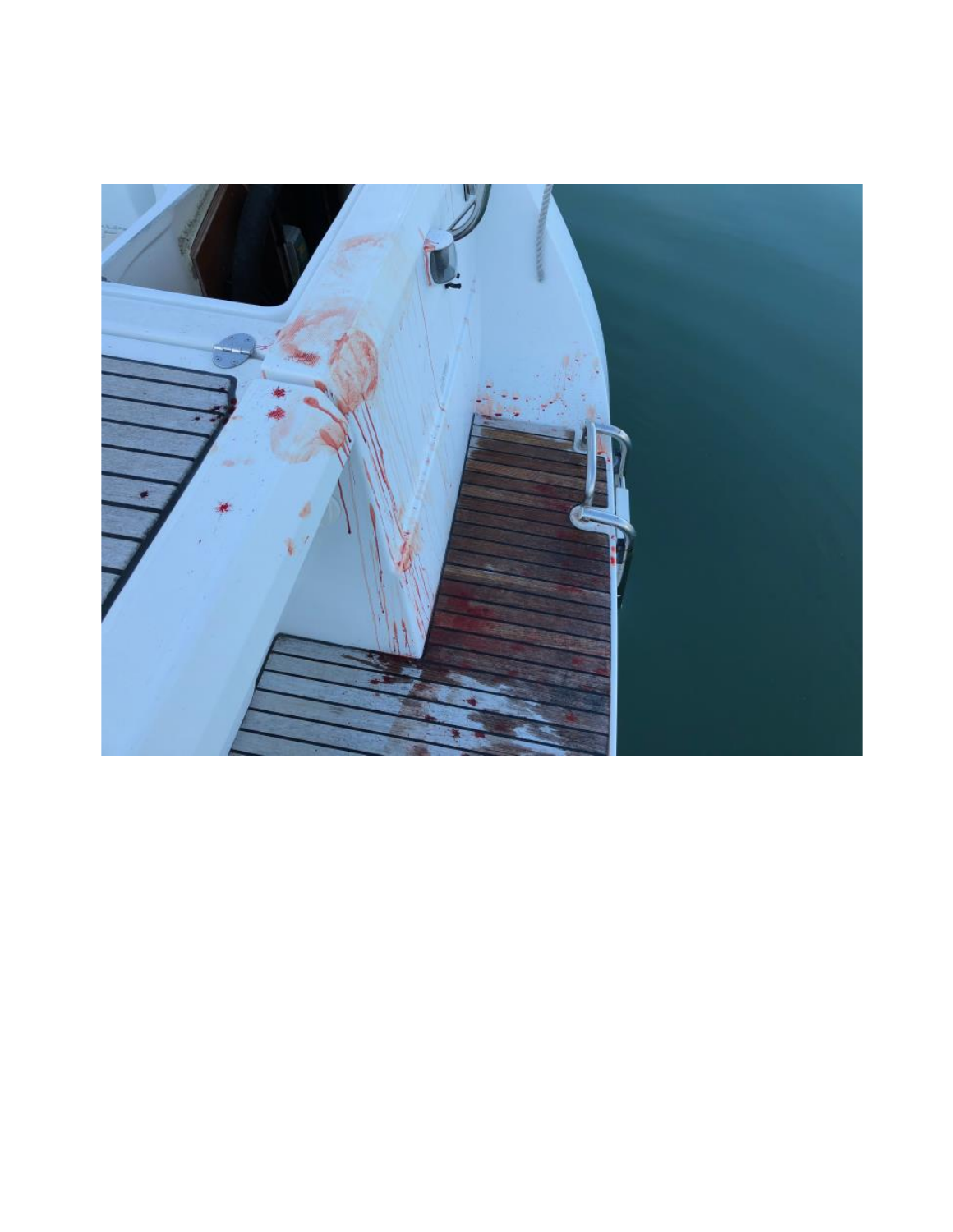#### **Press**

#### [http://abc7news.com/swimmer-](https://owa.insuremail.com/owa/redir.aspx?C=rhoN6rL6gapVhRMndyFSwPGqlKdnM94lkJ6fkt_ulEZFcLruBlnVCA..&URL=http%3a%2f%2fabc7news.com%2fswimmer-bitten-by-sea-lion-in-san-francisco-bay%2f2782090%2f) bitten-by-sea-lion-in-san- francisco-bay/2782090/

Hanson Medal To Be Awarded at Pacific Sail and Power Boat Show for 2017 Rescue in San Francisco Bay

US Sailing Awards Hanson Rescue Medal to the Rescuing Crew on Grey Goose

PORTSMOUTH, RI (April \_\_, 2018) – The US Sailing Safety at Sea Committee will award the Arthur B. Hanson

Rescue Medal to a sailboat's crew for their rescue of a swimmer injured by an attacking sea lion in San

Francisco Bay near Fisherman's Wharf in San Francisco. The rescuing sailors aboard Grey Goose, will be

honored with the Hanson Rescue Medal, presented by US Sailing Board of Directors Member Richard Jepsen,

at the Pacific Sail and Power Boat Show at the Craneway Pavilion opposite the main entrance, under a tent,

Richmond, CA, April 21, 2018 at 5:30pm. The public is invited.

On the afternoon of December 14, 2017 with air temperature of 60, water temperature of 50, wind speed of

10 knots, and one foot wave height, 56 year old Christian Einfeldt was on a regular swim 3/8 of a mile from the

beach at Aquatic Park Cove, a man-made mostly enclosed bay near Fisherman's Wharf in San Francisco, CA.

Being highly experience, he swims for 30 strokes, stops to see if a predator is following and this time a Sea Lion

was 6' away. Knowing 80% of the time they attack legs, he pulled himself into a ball, and the Sea Lion baring

teeth, swaying its head side to side attacked while he attempted to fend with his arms. One fang of the sea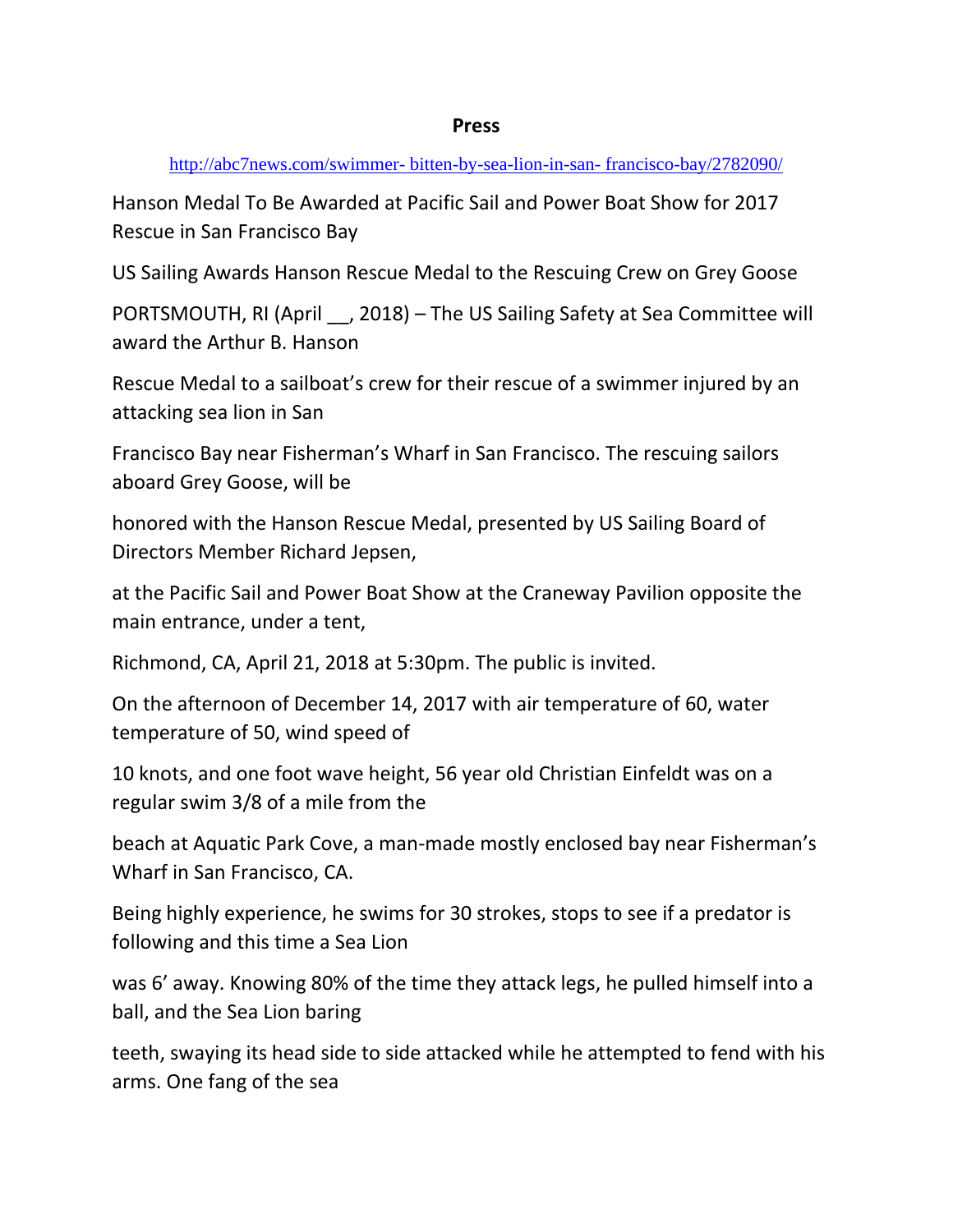lion went into the elbow, cutting a blood vessel and shredding skin the size of a silver dollar. The attack lasted

four seconds.

200 yards away, Roger Van Hertsen and his father Evrard Van Hertsen were weighing anchor on the Beneteau

37 Grey Goose and starting to move. Roger observed what he thought were two human heads, with one

disappearing under the surface. When it resurfaced, he realized it was a sea lion. Einfeldt called out that he

was bitten, the Van Hertsen's pulled alongside which scared the sea lion away, dropped the permanent

boarding ladder on the transom and helped bring Einfeldt on deck.

At first the injury did not seem severe, Einfeldt even wanted to jump back in and swim to the beach. As the

blood covered the deck it was clear things were bad. Calling the U.S. Coast Guard, they were advised to go to

Pier 45. Pulling the chart they identified where to go and turned that way. Evrard brought out the first aid kit,

and Einfeldt applied gauze putting pressure on the wound and holding it over his head. Einfeldt began to feel

cold. They arrived at Pier 45 to an awaiting ambulance.

With professional medical treatment a tourniquet was applied by San Francisco Fire and Rescue, Einfeldt

started in serious condition, with the would being deep enough to see muscle, the doctor tied off the torn

vessel to stop the bleeding, surgery performed to remove the shredded skin, a series of rabies shots were put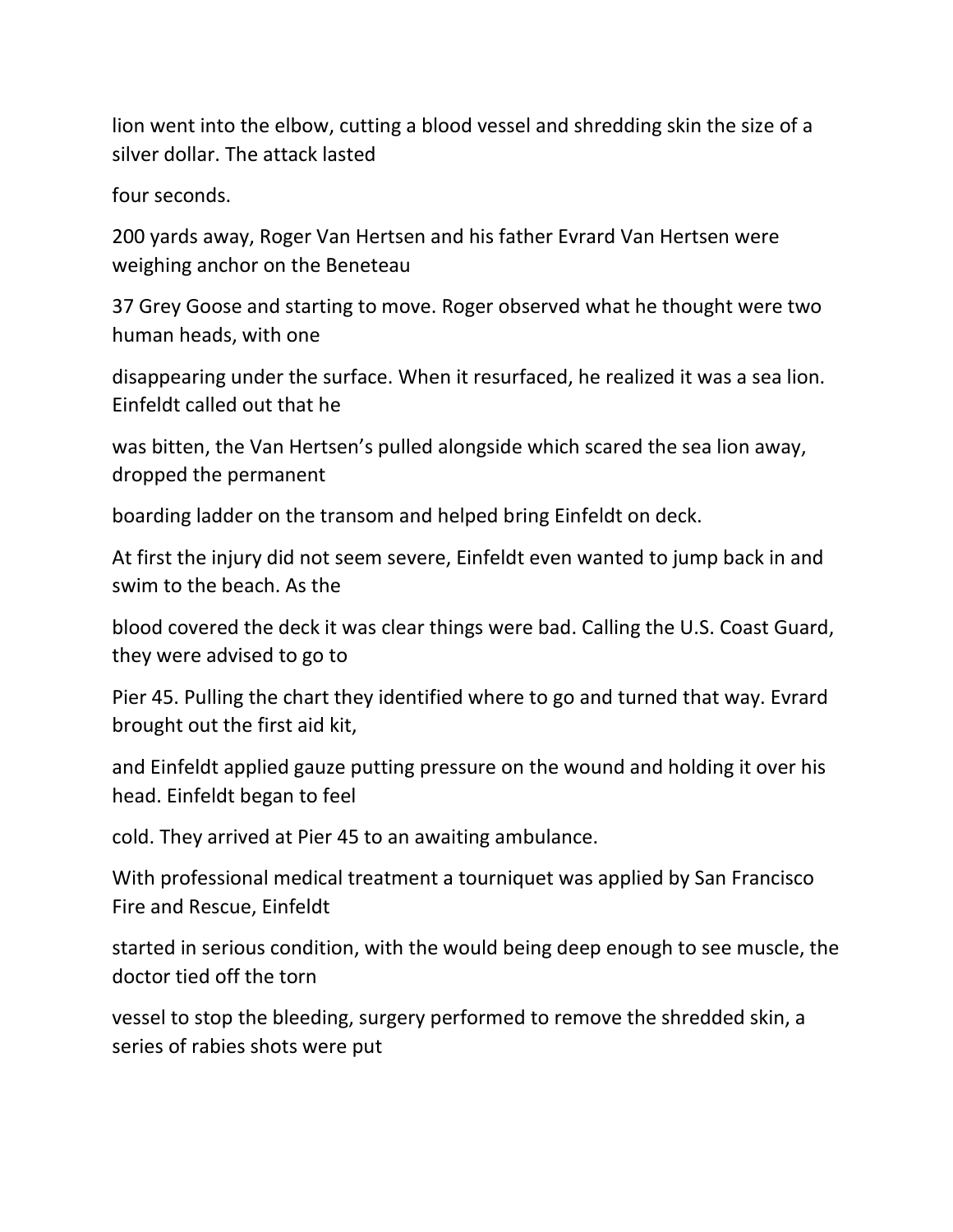right into the would site, as well as a rarely used anti-biotic to treat mycoplasma as sea lions have no enamel

on their teeth and can carry this disease. Einfeldt was upgraded to stable condition never having lost

consciousness and released the following day.

US Sailing is pleased to award the Arthur B. Hanson Rescue Medal to Roger Van Hertsen and Evrard Van

Hertsen for maintaining a lookout, coming to the aid of a severely injured swimmer, quickly getting the victim

to professional emergency services, saving Christian Einfeldt.

The Arthur B. Hanson Rescue Medal is awarded to any person who rescues or endeavors to rescue any other

person from drowning, shipwreck, or other perils at sea within the territorial waters of the United States, or as

part of a sailboat race or voyage that originated or stopped in the U.S. The medal was established in 1990 by

friends of the late Mr. Hanson, an ocean-racing sailor from the Chesapeake Bay, with the purpose of

recognizing significant accomplishments in seamanship and collecting case studies of rescues for analysis by

the Safety at Sea Committee of US Sailing for use in educational and training programs. Any individual or

organization may submit a nomination for a Hanson Rescue Medal.

Visit the US Sailing Hanson Rescue Medal website for more information about these awards, including

nomination form instructions and guidelines.

US Sailing Media Contact: Jake Fish, jakefish@ussailing.org